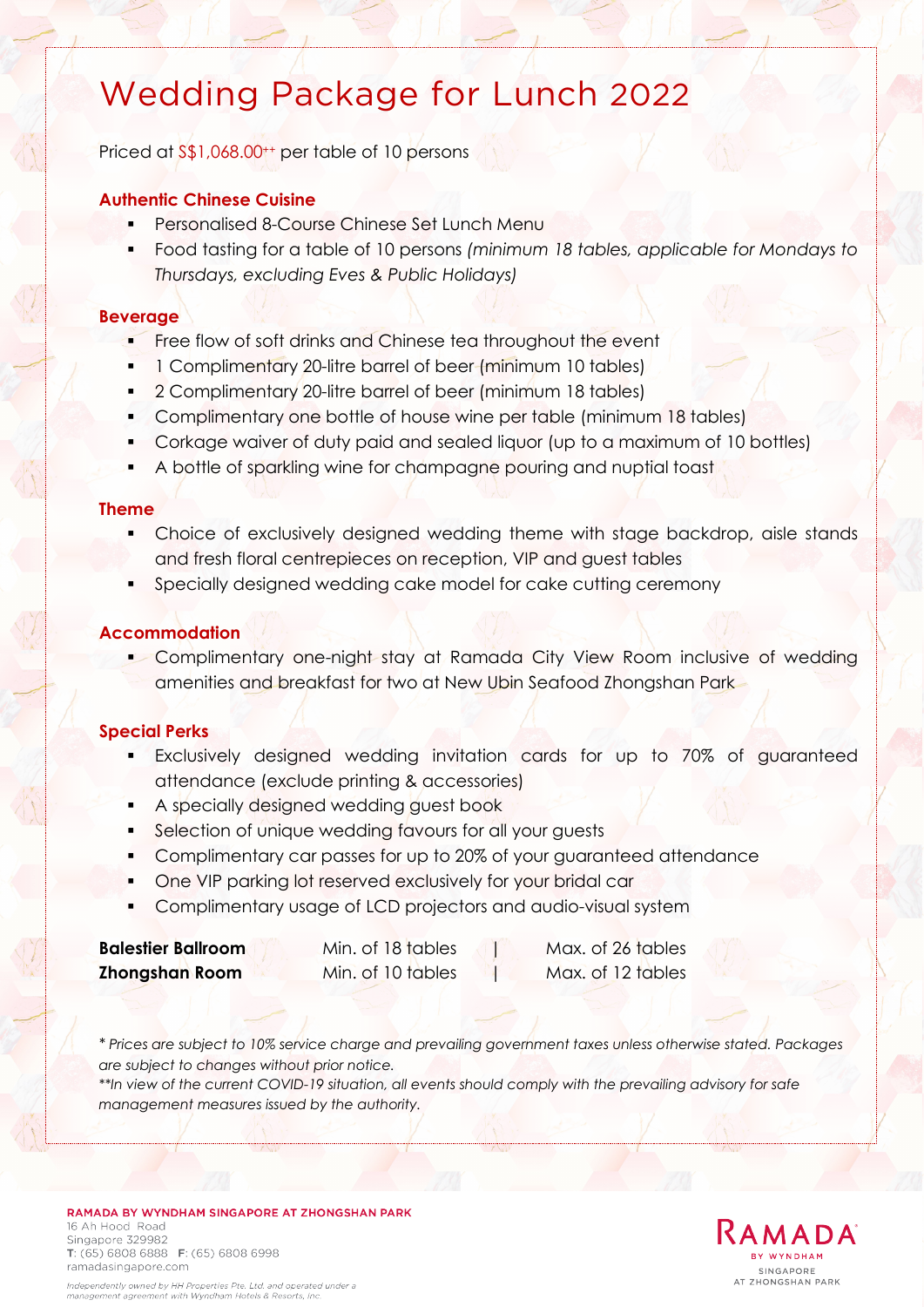## MENU

### **华美达特色大拼盘 | Ramada's Delight Platter**

*(Choice of 5 items)*

- Chilled Prawns coated with choice of Dressing (Thousand Island/White Mayo/Ginger Mayo)
- □ Chilled Black Top Shell in Oyster Dressing
- Chilled Baby Octopus with Pineapple Salsa
- **Chilled Jellyfish in Thai Dressing**
- □ Crispy Fried Vegetarian Spring Rolls
- Deep-Fried Phoenix Seafood Rolls
- □ Szechuan Deep-Fried Yamabushitake Mushrooms
- □ Crispy Fried Salmon Skin with Fine Salt and Cajun
- □ Crispy Prawn Rolls with Sweet Sauce
- D Deep-fried Prawns in Beancurd Skin Rolls with BBQ Sauce
- Deep-Fried Hon Shimeji Mushrooms with Ginger Mayonnaise Dressing
- D Deep-Fried Seafood Rolls with Black Pepper Honey Glaze
- □ Crabmeat and Vermicelli Omelette
- **Smoked Duck with Plum Dressing**
- D Drunken Chicken with Chinese Yellow Wine

### **Additional Dish Option**

 $\Box$  Whole Roasted Suckling Pig\* is available at \$388++ per table  $\beta$ (\*Not Available for Food Tasting)

Chef's Recommendation

RAMADA BY WYNDHAM SINGAPORE AT ZHONGSHAN PARK 16 Ah Hood Road Singapore 329982 T: (65) 6808 6888 F: (65) 6808 6998 ramadasingapore.com



Independently owned by HH Properties Pte. Ltd. and operated under a management agreement with Wyndham Hotels & Resorts, Inc.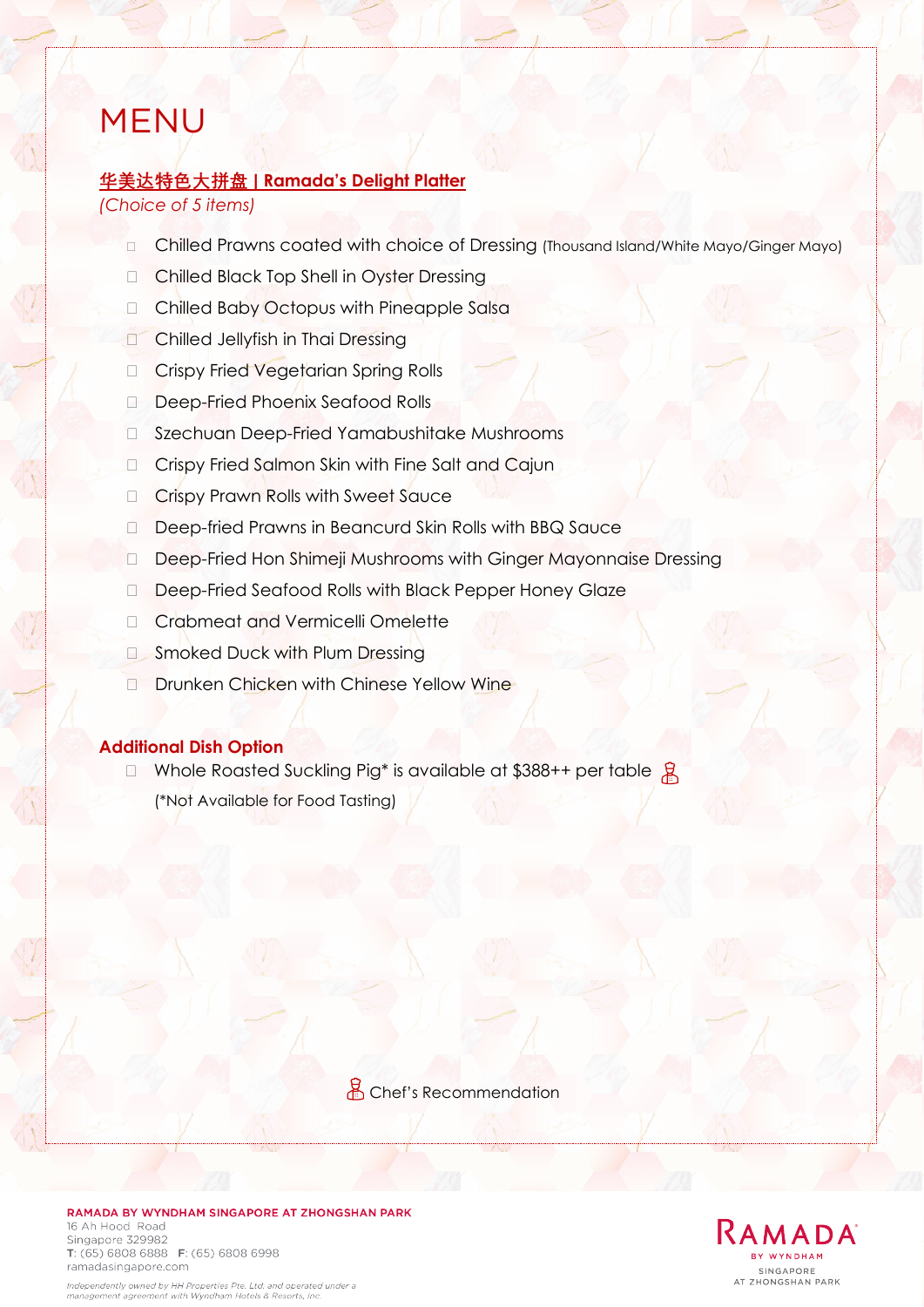### 汤 | **Superior Soup** *(Choice of 1 item)*

- □ 雪花鱼鳔干贝蟹肉羹 Braised Fish Maw with Conpoy, Crabmeat and Egg Whites in Superior Broth &
- 虫草花干贝炖土鸡汤 Double-boiled Cordyceps Flower, Kampong Chicken and Conpoy Soup
- 虫草花鱼鳔蟹肉羹 Braised Cordyceps Flower with Fish Maw and Crabmeat Soup
- 四宝羹
	- Four Treasure Soup with Sea Cucumber, Fish Maw, Crabmeat and Bamboo Pith

## 海鲜 | **Seafood**

### *(Choice of 1 item)*

- 醉酒虾 Herbal Drunken Prawns
- 西芹海蜇虾仁 Stir-fried Prawns with Jellyfish, Celery and Cashew Nuts in Rice Nest Basket
- 口 夏威夷西芹炒虾球

Sautéed Prawns with Seasonal Greens and Macadamia Nuts serve with Tortilla Chips

- 脆香杏片虾球
- Crispy Almond Crusted Prawns with Garlic and Cajun Spices in Rice Nest Basket &
- 脆香杏片芥末酱虾球 Crispy Almond Crusted Prawns with Wasabi Mayonnaise

Chef's Recommendation



RAMADA BY WYNDHAM SINGAPORE AT ZHONGSHAN PARK

#### RAMADA BY WYNDHAM SINGAPORE AT ZHONGSHAN PARK 16 Ah Hood Road Singapore 329982 T: (65) 6808 6888 F: (65) 6808 6998

ramadasingapore.com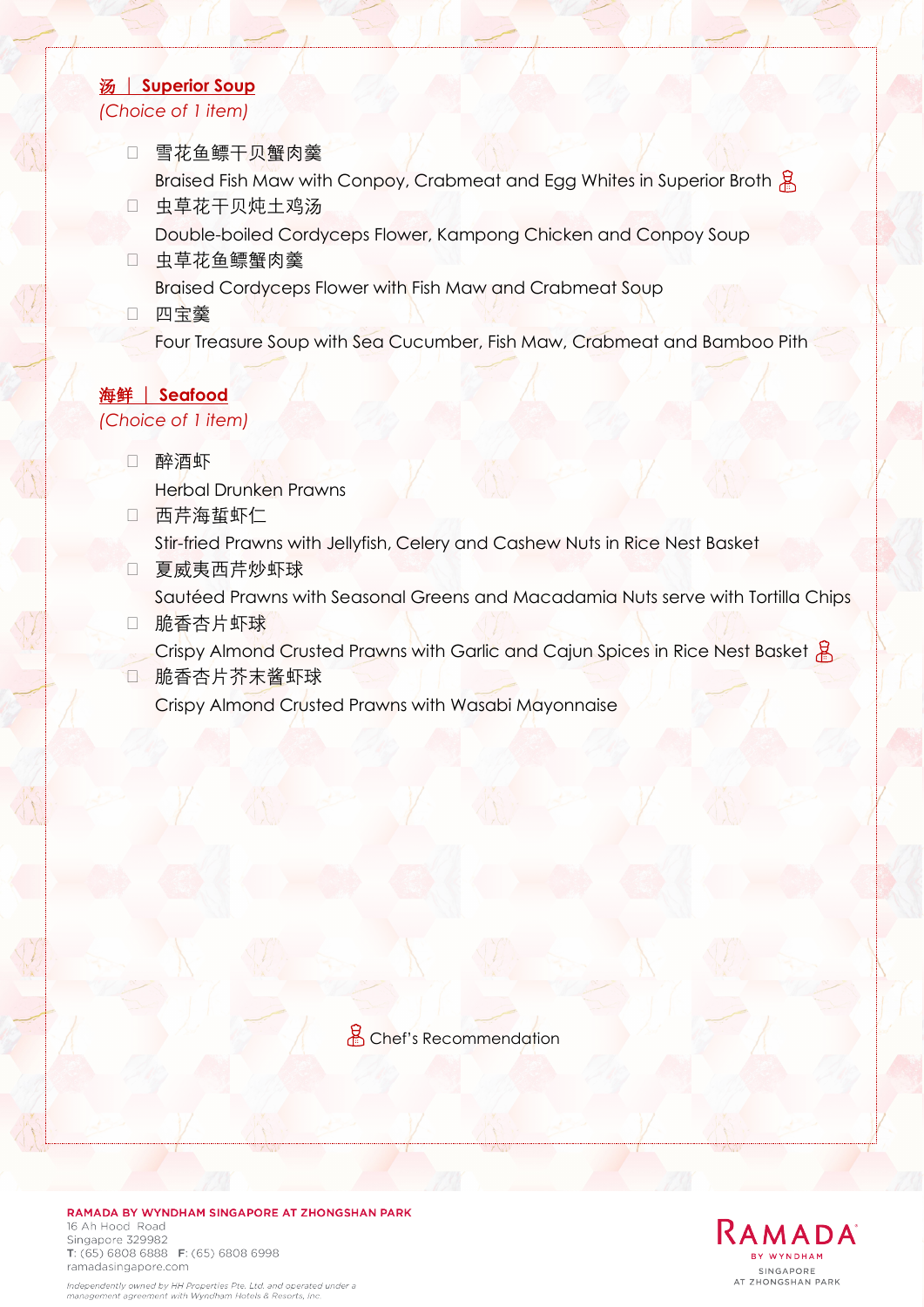### 鱼 | **Fish** *(Choice of 1 item)*

- □ 红鲷鱼 Live Red Snapper
- 口 石斑鱼 Live Black Garoupa
- 比目鱼
	- Halibut

### **Choice of Fish Choice of Preparation Method**

- 港式蒸
- Steamed, Hong Kong Style 용
- 潮式蒸 Steamed, Teochew Style
- 广式古法蒸 Steamed with Golden Needle Mushrooms and Red Dates, Cantonese Style, 口 豉油皇浸

Deep-Fried with Supreme Soy Sauce

### **Top-up Option**

□ Marble Goby (笋壳) is available at an additional cost of S\$40.00++ per table.

### 蔬菜 | **Vegetable**

*(Choice of 1 item)* 

- 口 鲍鱼螺香菇伴兰花 Braised Abalone Voluta with Chinese Mushrooms and Broccoli
- 蚝皇白灵菇带子时蔬 Braised Bailing Mushrooms with Scallops and Seasonal Greens
- □ 干烧玉鲍香菇伴兰花 Braised King Topshell with Chinese Mushrooms and Broccoli
- 松露白灵菇扒鲜菇 Bailing Mushrooms and Shiitake Mushrooms in Oyster Sauce with Truffle Oil
- □ 白花酿香菇伴西兰花 Seafood Paste with Shiitake Mushrooms and Broccoli in Crabmeat Sauce
- 蚝皇玉鲍金钱袋伴时蔬 Golden Bag with King Topshell and Seasonal Greens in Oyster Sauce

<u>A</u> Chef's Recommendation



#### RAMADA BY WYNDHAM SINGAPORE AT ZHONGSHAN PARK 16 Ah Hood Road Singapore 329982 T: (65) 6808 6888 F: (65) 6808 6998 ramadasingapore.com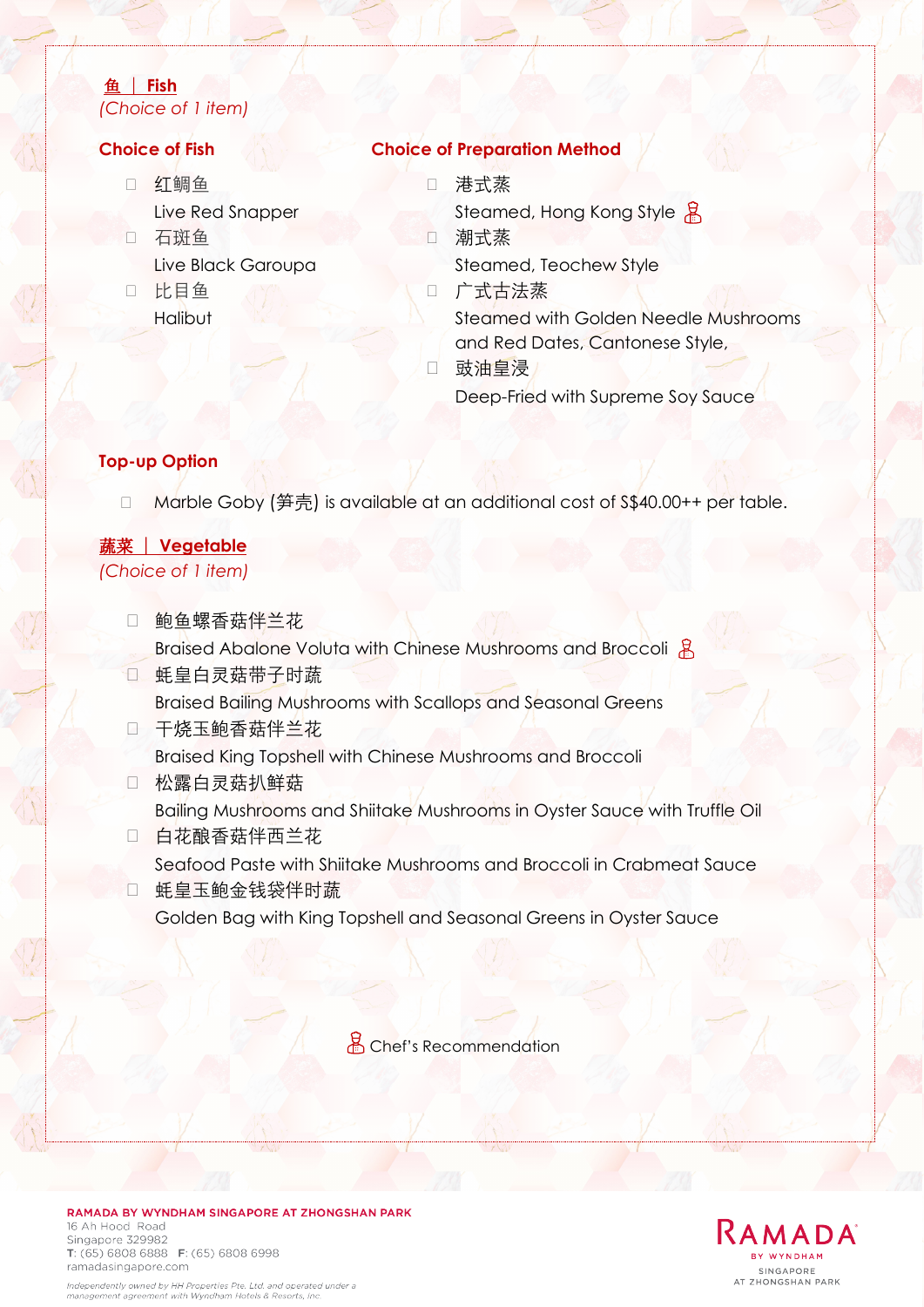### 禽 | **Poultry** *(Choice of 1 item)*

脆皮炸子鸡

Five-Spice Salt Crispy Fried Chicken served with Prawn Crackers

□ 麻辣炸子鸡

Spicy Szechuan Chicken served with Prawn Crackers

□ 避风塘炸子鸡

Typhoon Shelter Crispy Fried Chicken with Dried Chilli, Shallots and Minced Garlic served with Prawn Crackers

南乳酱炸子鸡

Crispy Fried Chicken served with Sweet Fermented Beancurd Sauce and Prawn **Crackers** 

□ 沙爹酱炸子鸡

Crispy Fried Chicken served with Nyonya Satay Sauce and Thai Rice Crackers 且

### **Top-up Option**

□ Roast Duck with Kumquat Plum Sauce (金桔梅酱烤鸭) is available at an additional cost of S\$30.00++ per table.

### 面饭 | **Noodles/Rice**

*(Choice of 1 item)*

- 口 非皇干烧伊面 Stewed Ee-Fu Noodles with Mushrooms and Chives
- 口 黑椒鸡丝水晶面 Braised Crystal Noodles with Shredded Chicken and Prawns in Black Pepper Sauce  $\frac{1}{2}$
- □ 熏鸭丝干烧面线
- Stewed Rice Vermicelli with Smoked Duck and Vegetables
- 粤式虾拉面 Cantonese Style Stewed Ramen with Prawns
- 香煎腐皮糯米饭 Pan-Fried Glutinous Rice with Beancurd Skin

Chef's Recommendation